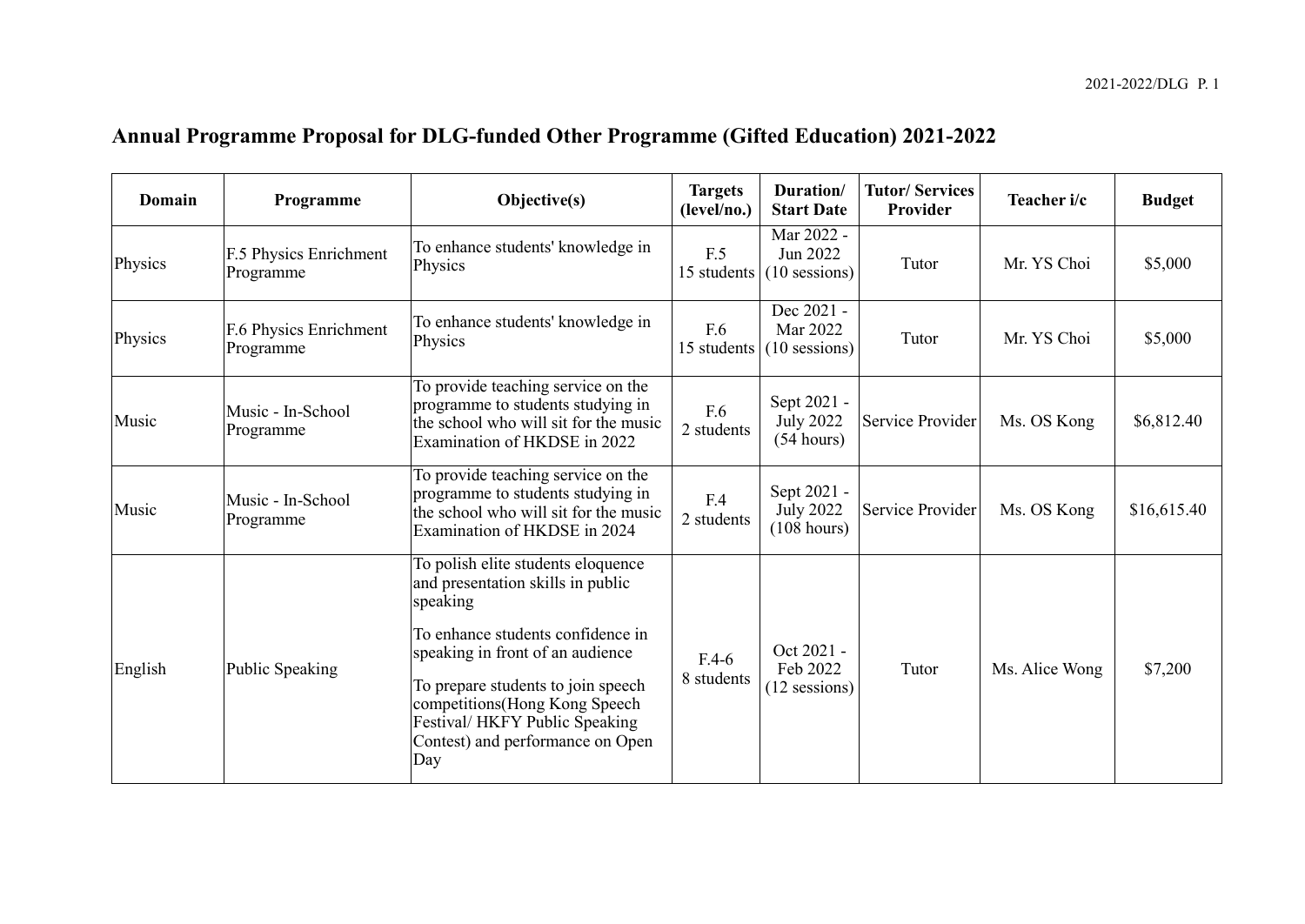| Domain             | Programme                                                    | Objective(s)                                                                                                                                                            | <b>Targets</b><br>(level/no.) | Duration/<br><b>Start Date</b>         | <b>Tutor/Services</b><br>Provider | Teacher i/c    | <b>Budget</b> |
|--------------------|--------------------------------------------------------------|-------------------------------------------------------------------------------------------------------------------------------------------------------------------------|-------------------------------|----------------------------------------|-----------------------------------|----------------|---------------|
| English            | Solo Verse Speaking                                          | To train students' pronunciation $\&$<br>delivery skills<br>To prepare students for Hong Kong<br>Schools Speech Festival                                                | $F.4-5$<br>8 students         | Oct 2021 -<br>May 2022<br>12 sessions) | Tutor                             | Ms. Alice Wong | \$4,800       |
| Mathematics        | F.4 Mathematics<br>Olympiad                                  | <b>Math Contest Training</b>                                                                                                                                            | F.4<br>5 students             | 10 lessons                             | Service Provider                  | Mr. KW Chan    | \$6,000       |
| Mathematics        | F.5 Mathematics<br>Olympiad                                  | <b>Math Contest Training</b>                                                                                                                                            | F.5<br>5 students             | 10 lessons                             | Service Provider                  | Mr. KW Chan    | \$6,000       |
| Mathematics        | F.6 Enrichment                                               | To provide extended opportunities<br>for students to learn Mathematics                                                                                                  | F.6<br>20 students            | 10 lessons                             | Tutor                             | Mr. KW Chan    | \$3,000       |
| Mathematics        | F.5 Enrichment                                               | To provide extended opportunities<br>for students to learn Mathematics                                                                                                  | F.5<br>10 students            | 10 lessons                             | Tutor                             | Mr. KW Chan    | \$3,000       |
| Visual Arts        | Introduction to<br>Architecture/ Interior<br>Design Workshop | To widen the students' horizon and<br>interest in architectural/interior<br>design<br>Enrich artistic skills, master visual<br>language and develop further in the      | $F.4-5$<br>20 students        | 4 weekends                             | Tutor                             | Ms. SY Kwok    | \$6,000       |
|                    |                                                              | visual arts discipline through<br>learning design<br>To develop a bonding between the<br>alumni and their siblings through<br>learning in design                        |                               |                                        |                                   |                |               |
| <b>Visual Arts</b> | Wheel throwing class                                         | To develop students' creativity and<br>imagination<br>To further enhance students to be<br>self-directed learners and problem<br>solvers with effective learning habits | $F.3-6$<br>20 students        | 6 weekends                             | Tutor                             | Ms. SY Kwok    | \$9,000       |